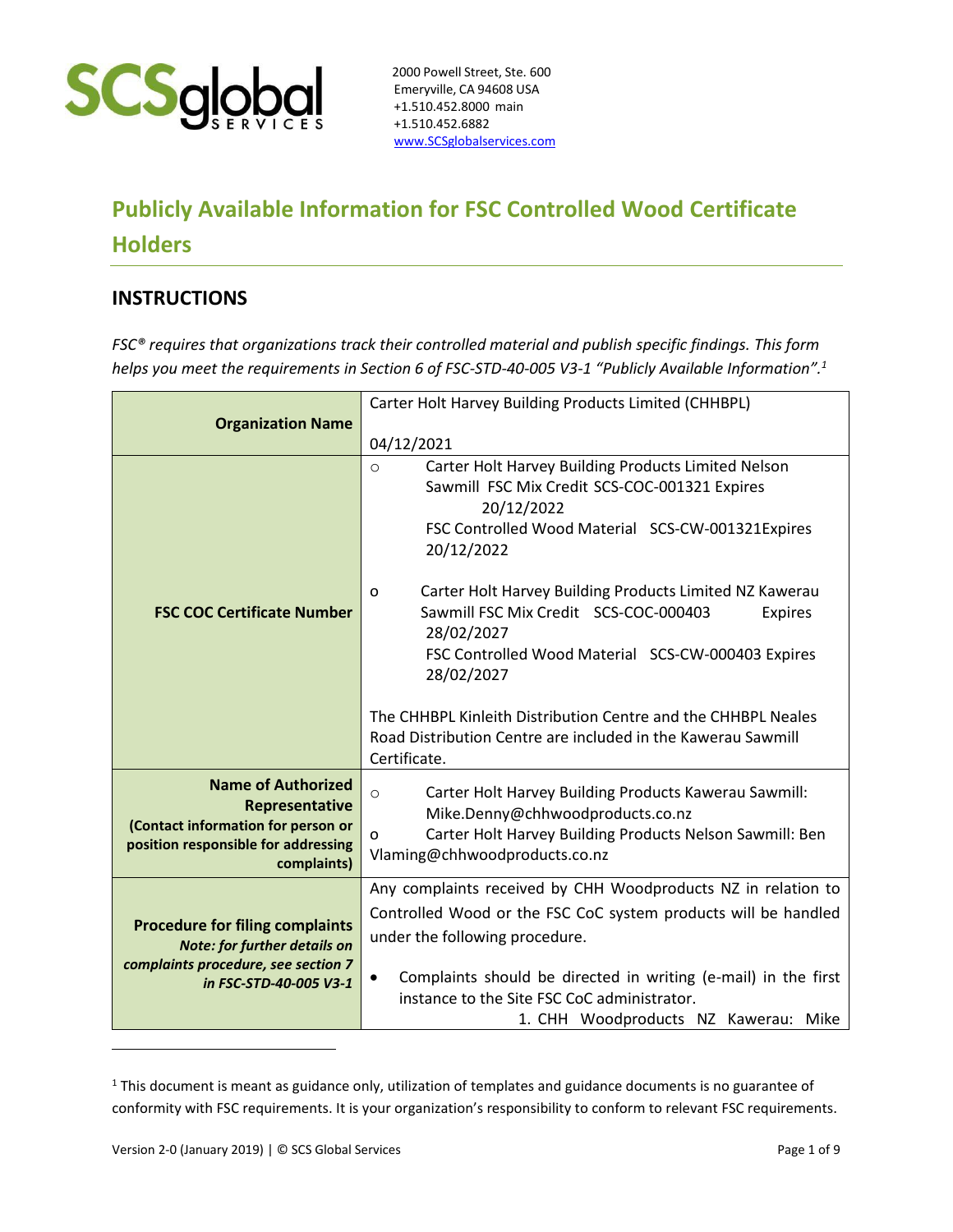

| Denny.<br>2. Mike.Denny@chhwoodproducts.co.nz<br>The complainant will receive an e-mail acknowledgement that<br>$\bullet$<br>their complaint has been received.<br>The complaint will be acknowledged within two days of receipt<br>$\bullet$<br>and a copy of the complaint's procedure will be included with<br>the acknowledgement e-mail.<br>CHH Woodproducts NZ's audit body will also be copied on the<br>$\bullet$<br>e-mail acknowledging the complaint.<br>Complaints related to risk designations in the NZCNRA or due<br>$\bullet$<br>diligence system will be forwarded to FSC.<br>The acknowledgement e-mail should also include any requests<br>$\bullet$<br>for further information or evidence that may be required to<br>investigate the complaint.<br>Evidence related to the complaint will be gathered and<br>$\bullet$<br>assessed by the Site CoC Administrator within 2 weeks of the<br>complaint being received.<br>After consideration of the evidence relating to the complaint a<br>$\bullet$<br>formal initial response to the complaint will be e-mailed to the<br>complainant within two weeks of the complaint being<br>received.<br>We will also forward substantial complaints to the certification<br>$\bullet$<br>body and to FSC for the supply area within two weeks of<br>receipt of the complaint. We will include information on the<br>steps to be taken by CHH Woodproducts to resolve the<br>complaint, as well as how a precautionary approach will be<br>used will be included with the complaint.<br>We will employ a precautionary approach towards the<br>$\bullet$<br>continued sourcing of the relevant material while a complaint<br>is pending. i.e. the material will be excluded from our FSC<br>product groups.<br>The initial response will summarise the findings of the<br>assessment, including our determination on whether the<br>complaint is valid. It will also include a summary of further<br>actions (if any) to be undertaken by the site. The complainant |
|--------------------------------------------------------------------------------------------------------------------------------------------------------------------------------------------------------------------------------------------------------------------------------------------------------------------------------------------------------------------------------------------------------------------------------------------------------------------------------------------------------------------------------------------------------------------------------------------------------------------------------------------------------------------------------------------------------------------------------------------------------------------------------------------------------------------------------------------------------------------------------------------------------------------------------------------------------------------------------------------------------------------------------------------------------------------------------------------------------------------------------------------------------------------------------------------------------------------------------------------------------------------------------------------------------------------------------------------------------------------------------------------------------------------------------------------------------------------------------------------------------------------------------------------------------------------------------------------------------------------------------------------------------------------------------------------------------------------------------------------------------------------------------------------------------------------------------------------------------------------------------------------------------------------------------------------------------------------------------------------------------------------------------|
| will also be advised that they are entitled to take the complaint<br>directly to SCS if they disagree with the findings of the CHH                                                                                                                                                                                                                                                                                                                                                                                                                                                                                                                                                                                                                                                                                                                                                                                                                                                                                                                                                                                                                                                                                                                                                                                                                                                                                                                                                                                                                                                                                                                                                                                                                                                                                                                                                                                                                                                                                             |
| Woodproducts NZ assessment.<br>If a complaint is verified as being substantial, we will determine<br>$\bullet$<br>the corrective action to be taken by the supplier(s) and the<br>means to enforce its implementation with the supplier. If a<br>corrective action cannot be determined and/or enforced, or if<br>the field verification is not conducted within 2 months of the<br>receipt of the complaint the relevant material and/or suppliers                                                                                                                                                                                                                                                                                                                                                                                                                                                                                                                                                                                                                                                                                                                                                                                                                                                                                                                                                                                                                                                                                                                                                                                                                                                                                                                                                                                                                                                                                                                                                                            |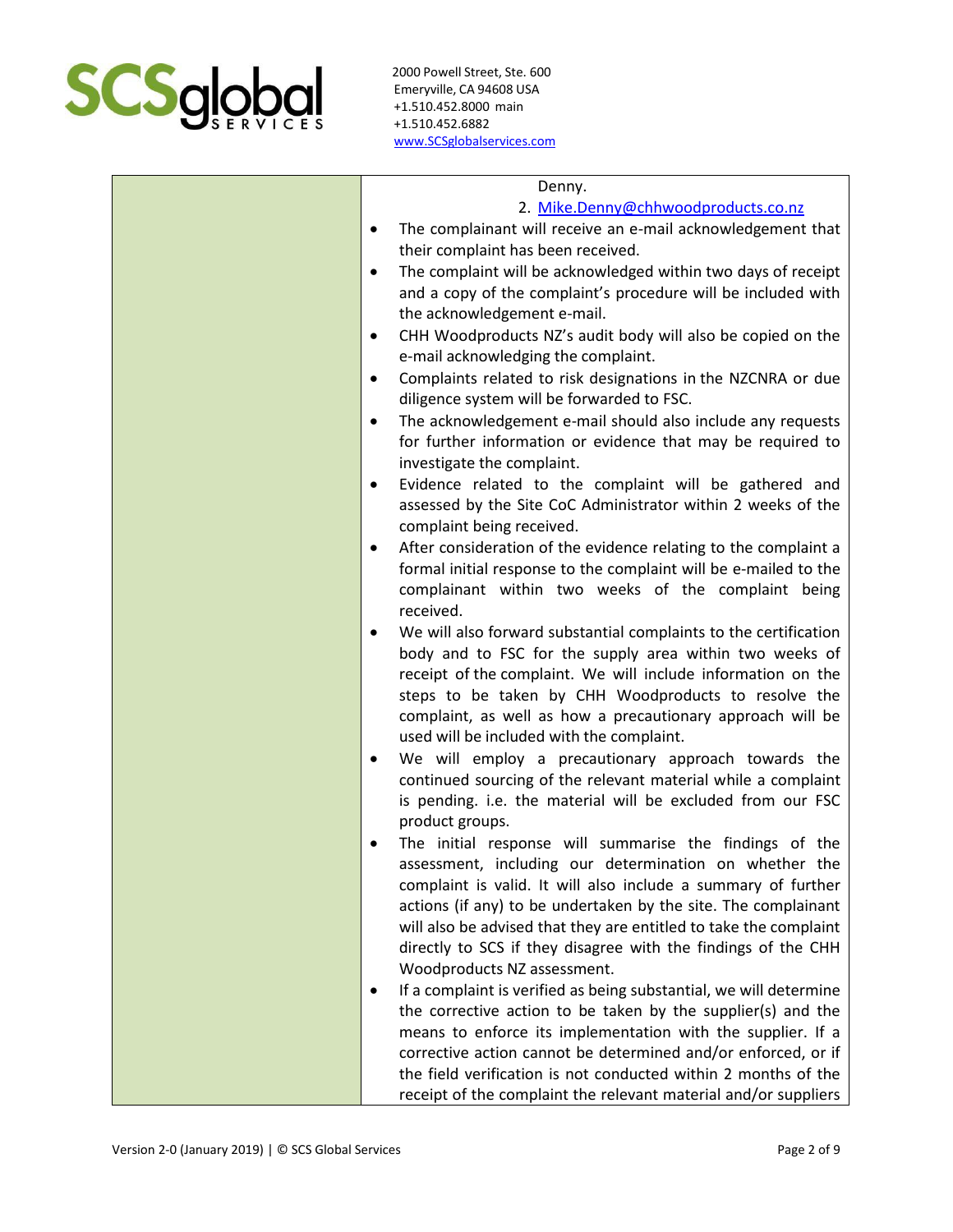

| will be excluded from our FSC Product Groups and no claims                    |
|-------------------------------------------------------------------------------|
| about this material will be made until the supply has been                    |
| proven to comply with the FSC Controlled Wood                                 |
| requirements.                                                                 |
| If the complaint is considered valid and a potential problem                  |
| exists; then the Site CoC Administer will ensure that a field                 |
| verification is conducted within 2 months of receipt of the                   |
| complaint. The field verification will determine whether the                  |
| required actions have been undertaken by the supplier(s) and                  |
| whether those actions have been effective.                                    |
| Field verifications will be conducted by personnel with<br>٠                  |
| sufficient expertise and knowledge to be able to conduct the                  |
| verification in accordance with the standard (Annex 3 of FSC-                 |
| STD-40-005 V2.1). CHH Woodproducts NZ verifications will be                   |
|                                                                               |
| undertaken by the Technical & Development Manager or by                       |
| their duly appointed delegate.                                                |
| If the field verification concludes that the wood still does not<br>$\bullet$ |
| meet the requirements of FSC Controlled Wood standard                         |
| Annex 3, or FSC certified wood, then the supplier and/or                      |
| material supplied will be excluded from our FSC programme.                    |
| After the required field verifications have been completed the<br>$\bullet$   |
| complainant, SCS and the FSC national office will receive a full              |
| summary of the results of the complaint and actions taken to                  |
| resolve the complaint.                                                        |
| Records of all complaints received, the correspondence<br>$\bullet$           |
| associated with that complaint and the actions undertaken will                |
| be kept for a minimum of 5 years and made available to SCS                    |
| upon request.                                                                 |
| Where there are two complaints upheld against a supplier<br>$\bullet$         |
| within a three year period, CHH Woodproducts Technical &                      |
| Development Manager will engage a suitably qualified                          |
| independent third party to undertake a detailed risk                          |
| assessment of the supplier in question.                                       |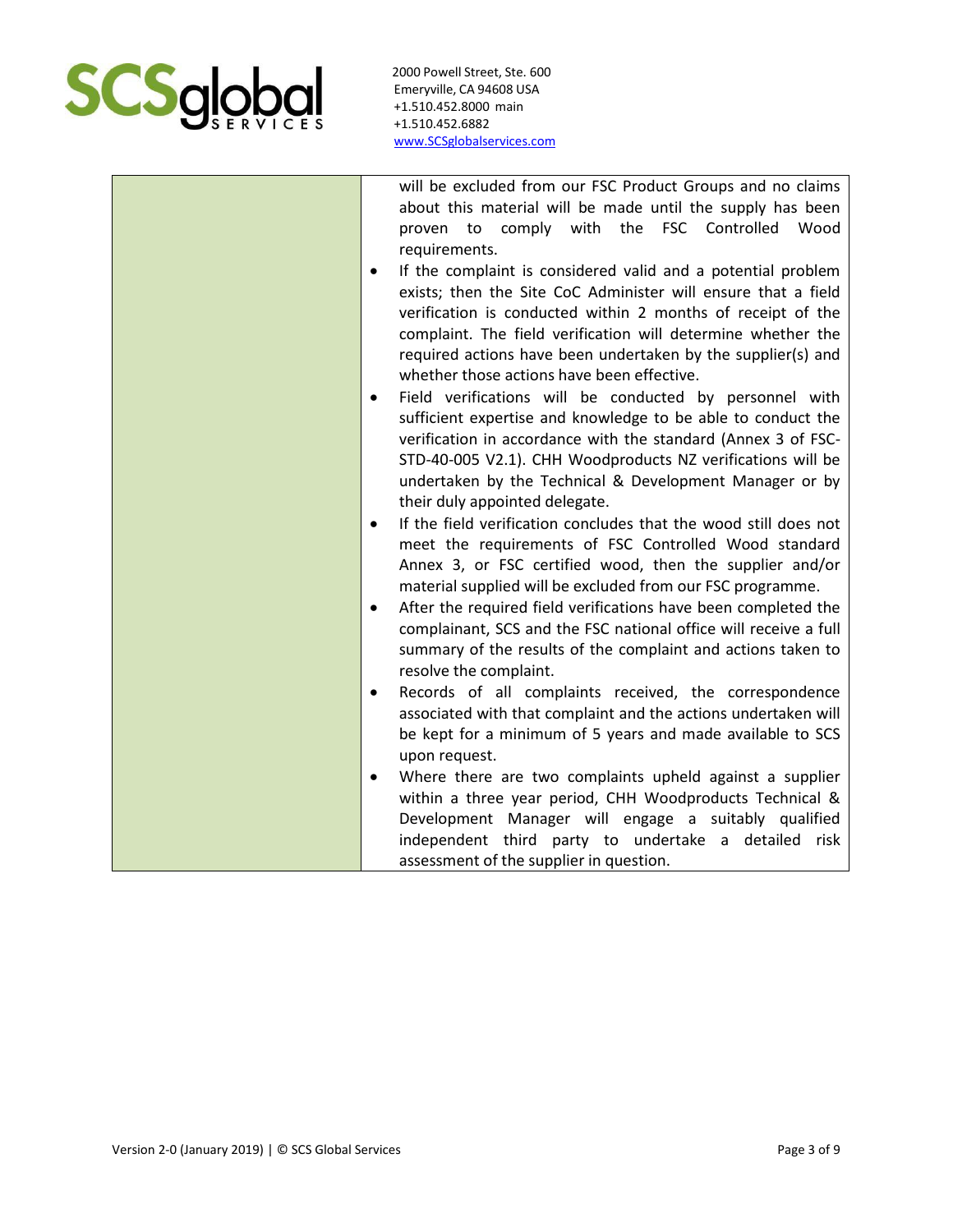

| assessment.<br><b>Description of Supply Area</b><br>New Zealand - Central North Island (CNI) and Upper South<br>Island (USI)<br>The FSC Centralised National Risk Assessment - New Zealand,<br>V1.0 (NZCNRA) applies to Controlled Wood.<br><b>Applicable FSC Risk Assessment</b><br>n/a, no FSC Risk Assessment currently available for supply<br>area<br>Submit applicable risk assessment (excluding confidential information) in a separate document<br><b>Risk Designations Summary</b><br><b>Sub-category</b><br>For any category not rated as "Low" please fill in control<br>measures by risk assessment indicator<br>In order to select a checkbox, "double-click" on the box, and select default value as "checked".<br>$\boxtimes$ Un/specified (see below for<br>unspecified risk designations)<br><b>Overall Risk Designation for the Supply Area</b><br>Low<br>Un/specified $\boxtimes$ Low<br>1.1<br>3. Illegally harvested wood<br><b>Overall Risk Designation:</b><br>Unspecified $\boxtimes$ Low<br>Un/specified $\boxtimes$ Low<br>1.2<br>Control Measures per indicator (if applicable)<br>Un/specified $\boxtimes$ Low<br>1.3<br>Un/specified $\boxtimes$ Low<br>1.4<br>Specified<br>$\boxtimes$ Low<br>1.5 | <b>Risk Assessment Summary</b>                                                                 |                                     |  |  |
|----------------------------------------------------------------------------------------------------------------------------------------------------------------------------------------------------------------------------------------------------------------------------------------------------------------------------------------------------------------------------------------------------------------------------------------------------------------------------------------------------------------------------------------------------------------------------------------------------------------------------------------------------------------------------------------------------------------------------------------------------------------------------------------------------------------------------------------------------------------------------------------------------------------------------------------------------------------------------------------------------------------------------------------------------------------------------------------------------------------------------------------------------------------------------------------------------------------------------------|------------------------------------------------------------------------------------------------|-------------------------------------|--|--|
|                                                                                                                                                                                                                                                                                                                                                                                                                                                                                                                                                                                                                                                                                                                                                                                                                                                                                                                                                                                                                                                                                                                                                                                                                                  | In the case that there are multiple risk assessments, copy and paste this table below for each |                                     |  |  |
|                                                                                                                                                                                                                                                                                                                                                                                                                                                                                                                                                                                                                                                                                                                                                                                                                                                                                                                                                                                                                                                                                                                                                                                                                                  |                                                                                                |                                     |  |  |
|                                                                                                                                                                                                                                                                                                                                                                                                                                                                                                                                                                                                                                                                                                                                                                                                                                                                                                                                                                                                                                                                                                                                                                                                                                  |                                                                                                |                                     |  |  |
|                                                                                                                                                                                                                                                                                                                                                                                                                                                                                                                                                                                                                                                                                                                                                                                                                                                                                                                                                                                                                                                                                                                                                                                                                                  |                                                                                                |                                     |  |  |
|                                                                                                                                                                                                                                                                                                                                                                                                                                                                                                                                                                                                                                                                                                                                                                                                                                                                                                                                                                                                                                                                                                                                                                                                                                  |                                                                                                |                                     |  |  |
|                                                                                                                                                                                                                                                                                                                                                                                                                                                                                                                                                                                                                                                                                                                                                                                                                                                                                                                                                                                                                                                                                                                                                                                                                                  |                                                                                                |                                     |  |  |
|                                                                                                                                                                                                                                                                                                                                                                                                                                                                                                                                                                                                                                                                                                                                                                                                                                                                                                                                                                                                                                                                                                                                                                                                                                  |                                                                                                |                                     |  |  |
|                                                                                                                                                                                                                                                                                                                                                                                                                                                                                                                                                                                                                                                                                                                                                                                                                                                                                                                                                                                                                                                                                                                                                                                                                                  |                                                                                                |                                     |  |  |
| Specified<br>1.7<br>$\boxtimes$ Low<br>Specified<br>$\boxtimes$ Low<br>1.8<br>Specified<br>$\boxtimes$ Low<br>1.9<br>Specified<br>$\boxtimes$ Low<br>1.10<br>Specified<br>$\boxtimes$ Low<br>1.11<br>$\boxtimes$ Low<br>Specified<br>1.12<br>$\boxtimes$ Low<br>Specified<br>1.13<br>1.14<br>Specified<br>Low<br>$\boxtimes$<br>$\boxtimes$ Low<br>Specified<br>1.15<br>Specified<br>Low<br>1.16<br>$\boxtimes$<br>1.17<br>Specified<br>$\boxtimes$ Low<br>Specified<br>⊠<br>1.18<br>Low<br>1.19<br>Specified<br>$\boxtimes$<br>Low<br>1.20<br>Specified<br>Low<br>⊠<br>*Indicator 1.5 to 1.21 only applicable when using FSC                                                                                                                                                                                                                                                                                                                                                                                                                                                                                                                                                                                                    |                                                                                                | Specified<br>$\boxtimes$ Low<br>1.6 |  |  |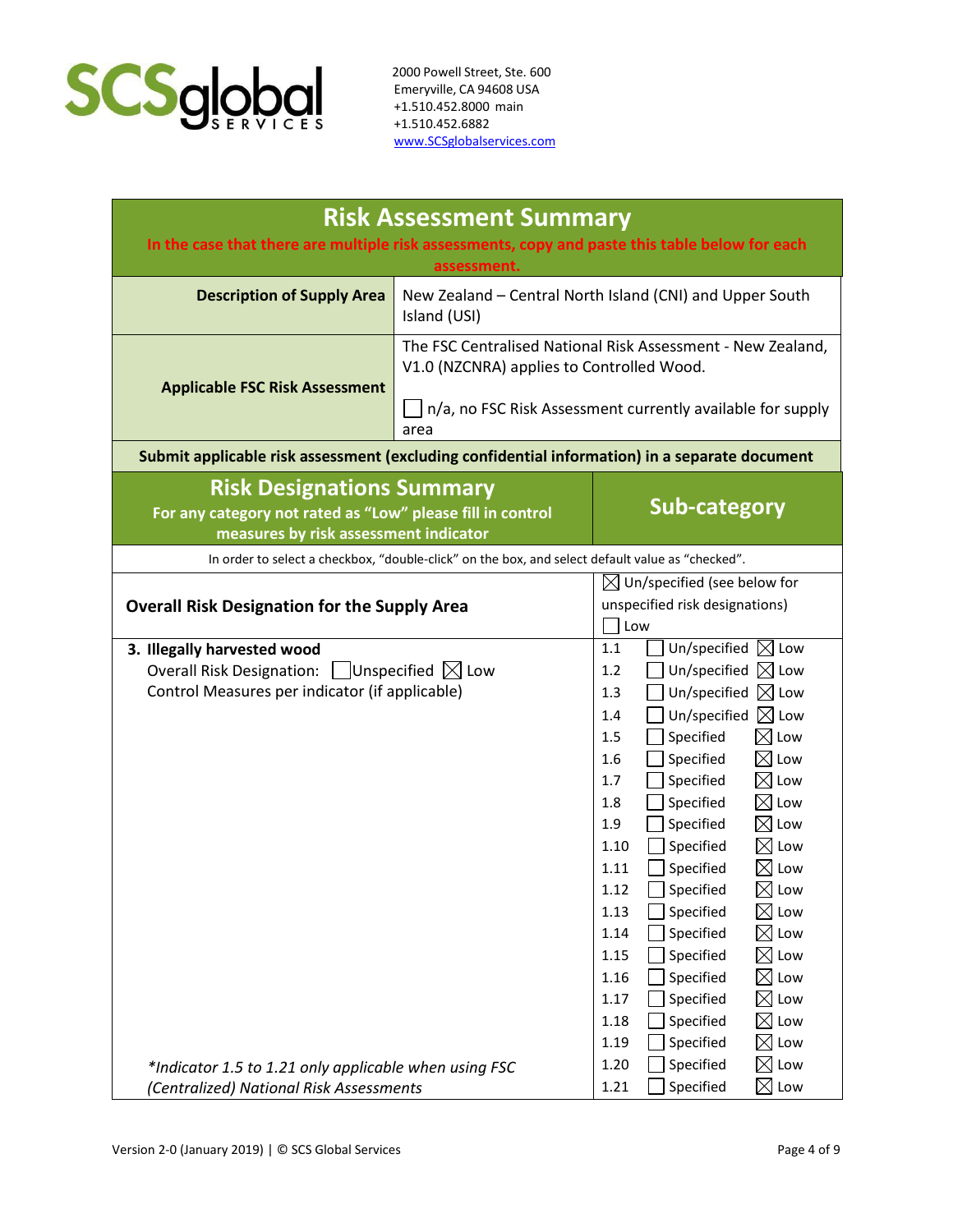

| 4. Wood harvested in violation of traditional and human rights                                          | 2.1 | Un/specified $\boxtimes$ Low    |
|---------------------------------------------------------------------------------------------------------|-----|---------------------------------|
| Overall Risk Designation: $\Box$ Unspecified $\boxtimes$ Low                                            | 2.2 | Un/specified $\boxtimes$ Low    |
| Control Measures per indicator (if applicable)                                                          | 2.3 | Un/specified $\boxtimes$ Low    |
|                                                                                                         | 2.4 | Unspecified $\boxtimes$ Low     |
| *Indicator 2.4 and 2.5 only applicable when using Company<br><b>Risk Assessment</b>                     | 2.5 | Unspecified $\boxtimes$ Low     |
| 5. Wood harvested from forests in which high conservation                                               | 3.0 | $\boxtimes$ Low<br>Specified    |
| values are threatened by management activities                                                          | 3.1 | Un/specified<br>$\boxtimes$ Low |
| Overall Risk Designation: ⊠Unspecified   Low                                                            | 3.2 | Un/specified<br>$\boxtimes$ Low |
| Control Measures per indicator (if applicable)                                                          | 3.3 | $\boxtimes$ Specified<br>Low    |
| Territorial Authority Biodiversity Strategy and Mapping                                                 | 3.4 | Specified<br>$\boxtimes$ Low    |
| Documents.                                                                                              | 3.5 | Specified<br>$\boxtimes$ Low    |
| National Environmental Standards For Plantation Forestry<br>(NESPF)                                     |     |                                 |
|                                                                                                         | 3.6 | Specified<br>$\boxtimes$ Low    |
| *Indicator 3.0 and 3.3 to 3.6 only applicable when using FSC<br>(Centralized) National Risk Assessments |     |                                 |
| 6. Wood harvested from areas being converted from forests                                               |     |                                 |
| and other wooded ecosystems to plantations or non-forest                                                |     |                                 |
| uses                                                                                                    | 4.1 | Un/Specified $\boxtimes$ Low    |
| Control Measures (if applicable)                                                                        |     |                                 |
| 7. Wood harvested from forests in which genetically modified                                            |     |                                 |
| trees are planted                                                                                       |     |                                 |
| Control Measures (if applicable)                                                                        | 5.1 | Un/Specified $\boxtimes$ Low    |
|                                                                                                         |     |                                 |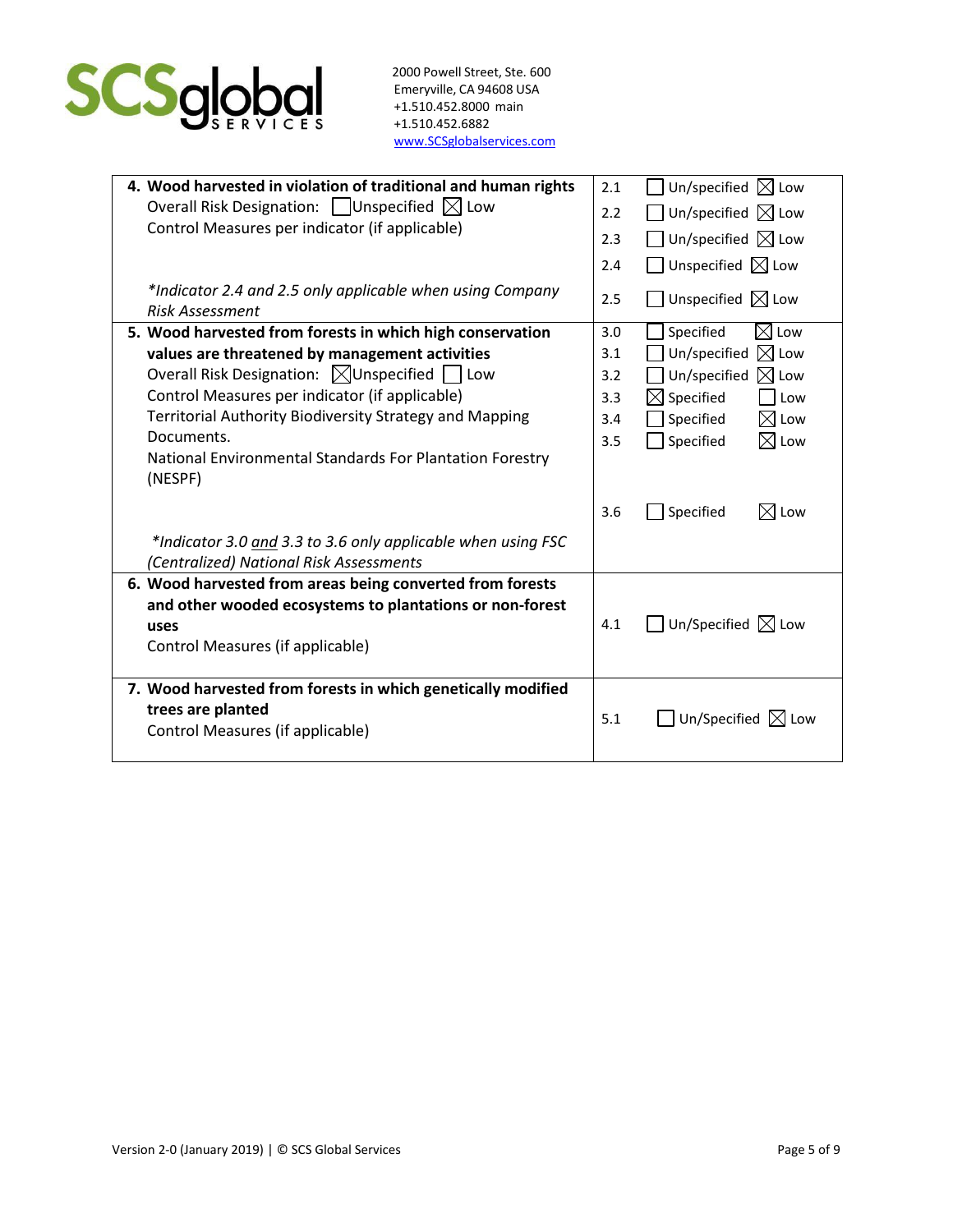

|                                                                                                                                                                                                                                                                                                                                                                                                                                                          | <b>Stakeholder Consultation Summary</b>                                                                                                                                                                                                                                                                                                                                                                                                                                                                                                                                                                                                                                                                                                                                                                                                                                                                                                                                                                                                                                                                                                                                                                                                                                                                                                                                                                                        |
|----------------------------------------------------------------------------------------------------------------------------------------------------------------------------------------------------------------------------------------------------------------------------------------------------------------------------------------------------------------------------------------------------------------------------------------------------------|--------------------------------------------------------------------------------------------------------------------------------------------------------------------------------------------------------------------------------------------------------------------------------------------------------------------------------------------------------------------------------------------------------------------------------------------------------------------------------------------------------------------------------------------------------------------------------------------------------------------------------------------------------------------------------------------------------------------------------------------------------------------------------------------------------------------------------------------------------------------------------------------------------------------------------------------------------------------------------------------------------------------------------------------------------------------------------------------------------------------------------------------------------------------------------------------------------------------------------------------------------------------------------------------------------------------------------------------------------------------------------------------------------------------------------|
| <b>Summary of the consultation</b><br>process(es) performed according to<br>Annex B of FSC-STD-40-005 V3-1                                                                                                                                                                                                                                                                                                                                               | N/A No stakeholder consultation conducted                                                                                                                                                                                                                                                                                                                                                                                                                                                                                                                                                                                                                                                                                                                                                                                                                                                                                                                                                                                                                                                                                                                                                                                                                                                                                                                                                                                      |
|                                                                                                                                                                                                                                                                                                                                                                                                                                                          | <b>Expert Engagement Summary</b>                                                                                                                                                                                                                                                                                                                                                                                                                                                                                                                                                                                                                                                                                                                                                                                                                                                                                                                                                                                                                                                                                                                                                                                                                                                                                                                                                                                               |
| Information on the engagement of<br>one or more experts in the<br>development of control measures in<br>accordance with Annex C<br>of FSC-STD-40-005 V3-1<br>Note: For individual experts this<br>includes the names of the experts,<br>their qualifications, their<br>license/registration number (if<br>applicable), and the scope of their<br>services. For publically available<br>expertise, the specific sources of<br>information shall be cited. | N/A No expert engagement conducted<br>The CNRA reqires the following: For the areas containing<br>priority 1 land environments not under legal protection and<br>the non-protected plantation forest and natural forest<br>adjacent to these areas: evidence of a local authority<br>biodiversity mapping assessment and protection strategy in<br>the relevant planning documents confirms HCV3 are<br>identified and protected in the sourcing area; or consultation<br>with an expert confirms a HCV3 assessment has been<br>undertaken and there is a low threat to any identified HCV3<br>or the HCV3 are effectively protected<br>The plantation radiata pine sourced for the mills comes from<br>the Central North Island (CNI) and Upper South Island (USI).<br>As is required by government legislation, the four CNI<br>regional councils, Bay of Plenty Regional Council, Waikato<br>Regional Council, Gisborne and Hawkes Bay and the three<br>(USI) councils, Nelson, Marlborough and Tasman all have<br>biodiversity mapping and protection systems which would<br>identify HCV3 ecosystems in plantation forests and trigger<br>the requirements of the NESPF (see below).<br>The following links to the territorial authority websites are<br>provided:<br><b>Biodiversity   Waikato Regional Council</b><br>Full-report-Source-to-the-Sea-Te-Puna-o-Waihou-ki-Tikapa-<br>te-Moana.pdf (waikatoregion.govt.nz) |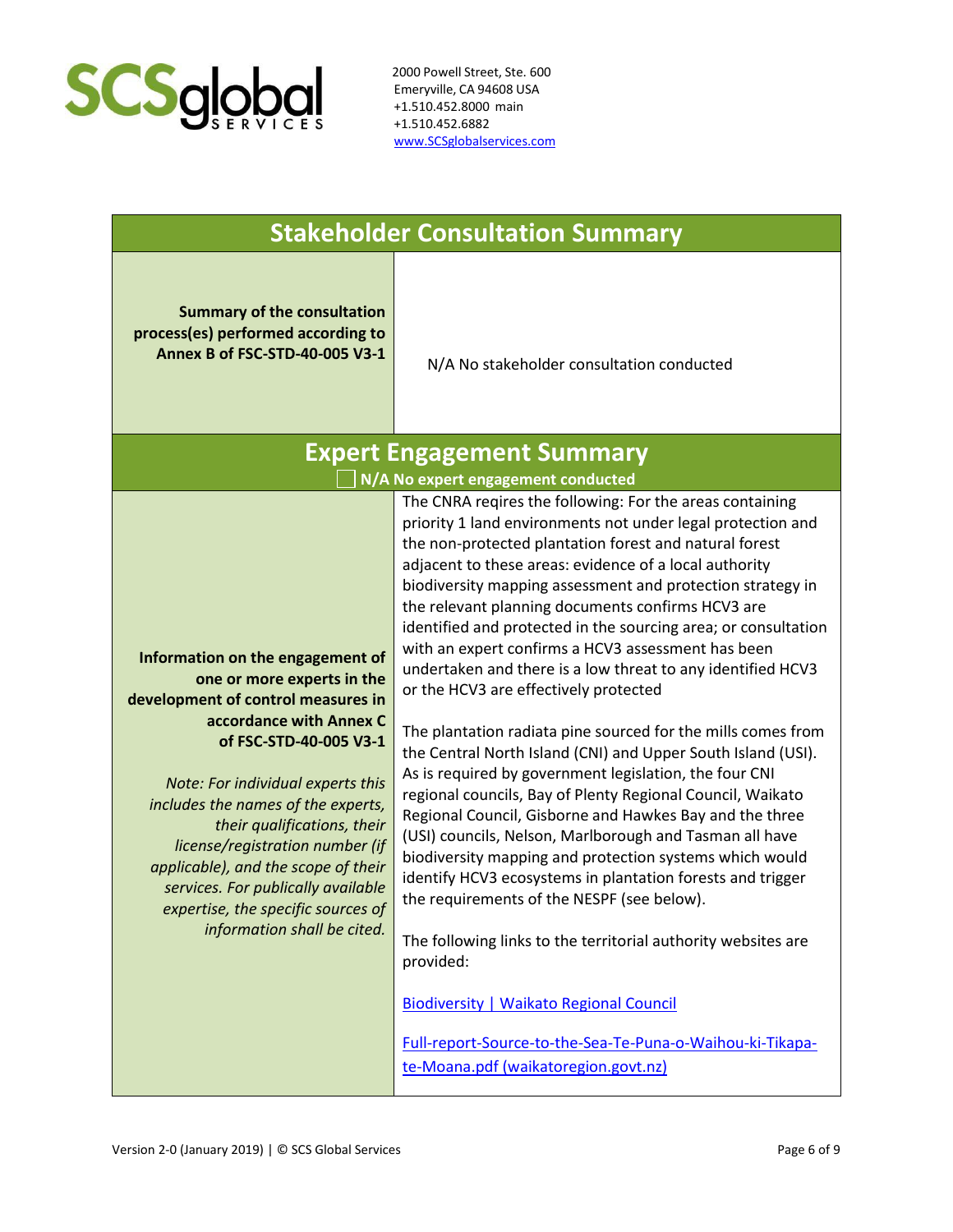

| Biodiversity   Hawke's Bay Regional Council (hbrc.govt.nz)                                                                                                                                                                           |
|--------------------------------------------------------------------------------------------------------------------------------------------------------------------------------------------------------------------------------------|
| 03.-Biodiversity.pdf (gdc.govt.nz)                                                                                                                                                                                                   |
| <b>Biodiversity   Bay of Plenty Regional Council   Toi Moana</b><br>(boprc.govt.nz)                                                                                                                                                  |
| <b>Shared Priority Biodiversity Sites   Bay of Plenty Maps</b><br>(boprc.govt.nz)                                                                                                                                                    |
| <b>Biodiversity   Tasman District Council</b>                                                                                                                                                                                        |
| <b>Nelson Biodiversity Strategy - Nelson City Council</b>                                                                                                                                                                            |
| <b>Biodiversity - Marlborough District Council</b>                                                                                                                                                                                   |
| Where priority 1 land environments are identified then we<br>will review the harvest plan for the forest and/or conduct<br>field validations to ensure that the harvest plan adequately<br>protects HCV3 environments.               |
| Additionally 1 harvest plan per supplier per annum will be<br>reviewed to confirm that the NESPF requirements are being<br>met.                                                                                                      |
| All plantation grown radiata pine harvested in New Zealand is<br>subject to the NZ Ministry of Primary Industries - Resource<br>Management (National Environmental Standards for<br>Plantation Forestry) Regulations 2017 (NESPF)    |
| The link to the NESPF is                                                                                                                                                                                                             |
| <b>Resource Management (National Environmental Standards</b><br>for Plantation Forestry) Regulations 2017 (LI 2017/174) (as at<br>01 May 2018) - New Zealand Legislation                                                             |
| This standard requires that all logs from plantation forestry in<br>New Zealand has a harvest plan that is submitted to the local<br>territorial authority that covers the following:                                                |
| Recognise and provide the protection of outstanding natural<br>landscapes and features and significant natural areas and<br>matters of national importance under section 6(b) and 6(c) of<br>the New Zealand Resource Management Act |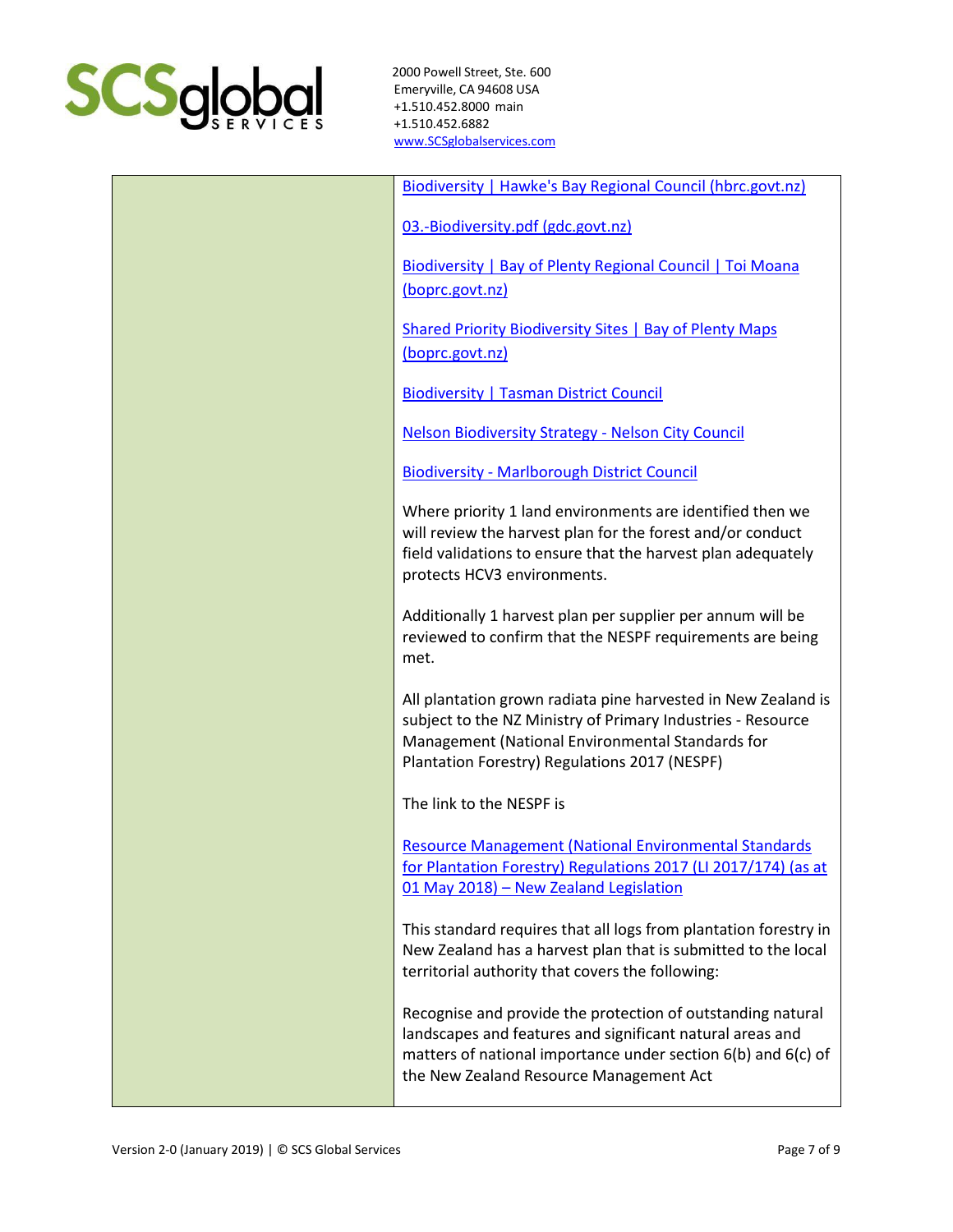

| Requires foresters to take a proactive approach to identifying<br>site-specific environmental risks and developing appropriate<br>management responses when planning and undertaking their<br>plantation forestry activities. Foresters will need to obtain<br>resource consent where NES-PF permitted activity conditions<br>cannot be complied with and/or where the risk of adverse<br>environmental effects indicates the need for site-specific<br>oversight based on the risk management tools. |
|-------------------------------------------------------------------------------------------------------------------------------------------------------------------------------------------------------------------------------------------------------------------------------------------------------------------------------------------------------------------------------------------------------------------------------------------------------------------------------------------------------|
| Map and identify any outstanding freshwater body or water<br>body subject to a water conservation order                                                                                                                                                                                                                                                                                                                                                                                               |
| The plan must identify the location of and mark on a map any<br>features that are to be protected during the operation,<br>including significant natural areas (Clause 3.3)                                                                                                                                                                                                                                                                                                                           |
| The management practices that will be used to avoid,<br>remedy, or mitigate risks due to forest harvesting on features<br>identified under clause 3(3) and mapped.                                                                                                                                                                                                                                                                                                                                    |
| The specific requirements of the NES-PF provide sufficient<br>safeguards that any threats to HCV3 from harvesting<br>operations will be identified during the harvest planning<br>phase and that sufficient safeguards are built into the system<br>to meet the NZCNRA requirement that there is a low threat<br>to any HCV3 ecosystems and that are any HCV3 systems are<br>effectively protected.                                                                                                   |
| Taking this into account, all log supply in the CHHBPL mills is<br>classified as low risk and meets the requirements for FSC<br>controlled wood.                                                                                                                                                                                                                                                                                                                                                      |